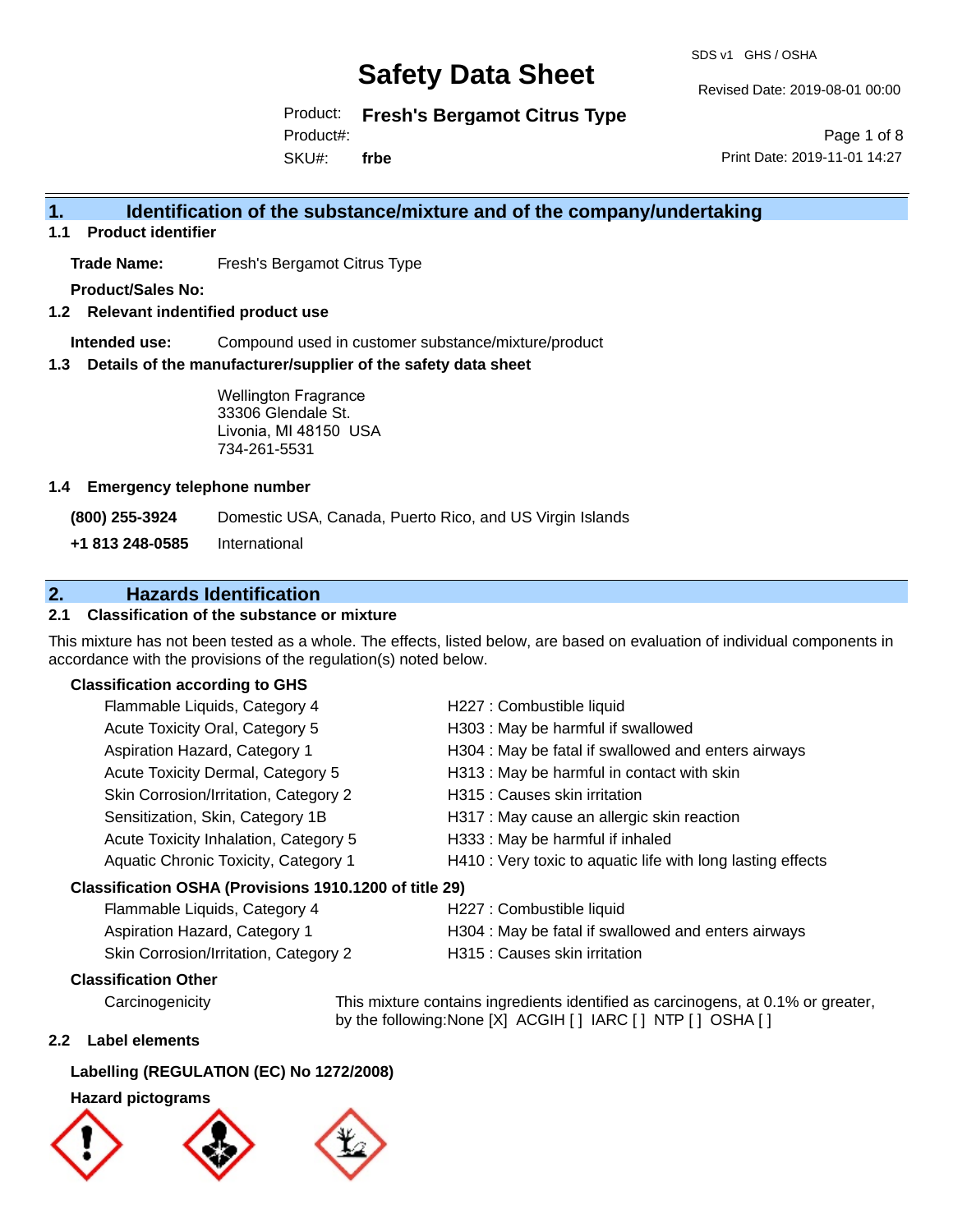SDS v1 GHS / OSHA

Revised Date: 2019-08-01 00:00

Product: **Fresh's Bergamot Citrus Type**

Product#:

SKU#: **frbe**

Page 2 of 8 Print Date: 2019-11-01 14:27

| <b>Signal Word: Danger</b>      |                                                                                                                                       |
|---------------------------------|---------------------------------------------------------------------------------------------------------------------------------------|
| <b>Hazard statments</b>         |                                                                                                                                       |
| H227                            | Combustible liquid                                                                                                                    |
| H303                            | May be harmful if swallowed                                                                                                           |
| H304                            | May be fatal if swallowed and enters airways                                                                                          |
| H313                            | May be harmful in contact with skin                                                                                                   |
| H315                            | Causes skin irritation                                                                                                                |
| H317                            | May cause an allergic skin reaction                                                                                                   |
| H333                            | May be harmful if inhaled                                                                                                             |
| H410                            | Very toxic to aquatic life with long lasting effects                                                                                  |
| <b>Precautionary Statements</b> |                                                                                                                                       |
| <b>Prevention:</b>              |                                                                                                                                       |
| P <sub>235</sub>                | Keep cool                                                                                                                             |
| P <sub>264</sub>                | Wash hands thoroughly after handling                                                                                                  |
| P272                            | Contaminated work clothing should not be allowed out of the workplace                                                                 |
| P <sub>273</sub>                | Avoid release to the environment                                                                                                      |
| <b>Response:</b>                |                                                                                                                                       |
| P301 + P310 + P331              | IF SWALLOWED: Immediately call a POISON CENTER or doctor/physician Do NOT<br>induce vomiting                                          |
| $P302 + P352$                   | IF ON SKIN: Wash with soap and water                                                                                                  |
| $P304 + P312$                   | IF INHALED: Call a POISON CENTER or doctor/physician if you feel unwell                                                               |
| P312                            | Call a POISON CENTER or doctor/physician if you feel unwell                                                                           |
| P333 + P313                     | If skin irritation or a rash occurs: Get medical advice/attention                                                                     |
| P362                            | Take off contaminated clothing and wash before reuse                                                                                  |
| P363                            | Wash contaminated clothing before reuse                                                                                               |
| P370 + P378                     | In case of fire: Use Carbon dioxide (CO2), Dry chemical, or Foam for extinction. Do not use<br>a direct water jet on burning material |
| P391                            | <b>Collect Spillage</b>                                                                                                               |

#### **2.3 Other Hazards**

**no data available**

## **3. Composition/Information on Ingredients**

#### **3.1 Mixtures**

This product is a complex mixture of ingredients, which contains among others the following substance(s), presenting a health or environmental hazard within the meaning of the UN Globally Harmonized System of Classification and Labeling of Chemicals (GHS):

| CAS#<br>Ingredient     | EC#       | Conc.<br>Range | <b>GHS Classification</b>          |
|------------------------|-----------|----------------|------------------------------------|
| 120-51-4               | 204-402-9 | $30 - 40 \%$   | H302; H313; H400; H411             |
| <b>Benzyl Benzoate</b> |           |                |                                    |
| 5989-27-5              | 227-813-5 | $20 - 30 \%$   | H226; H304; H315; H317; H400; H410 |
| Limonene               |           |                |                                    |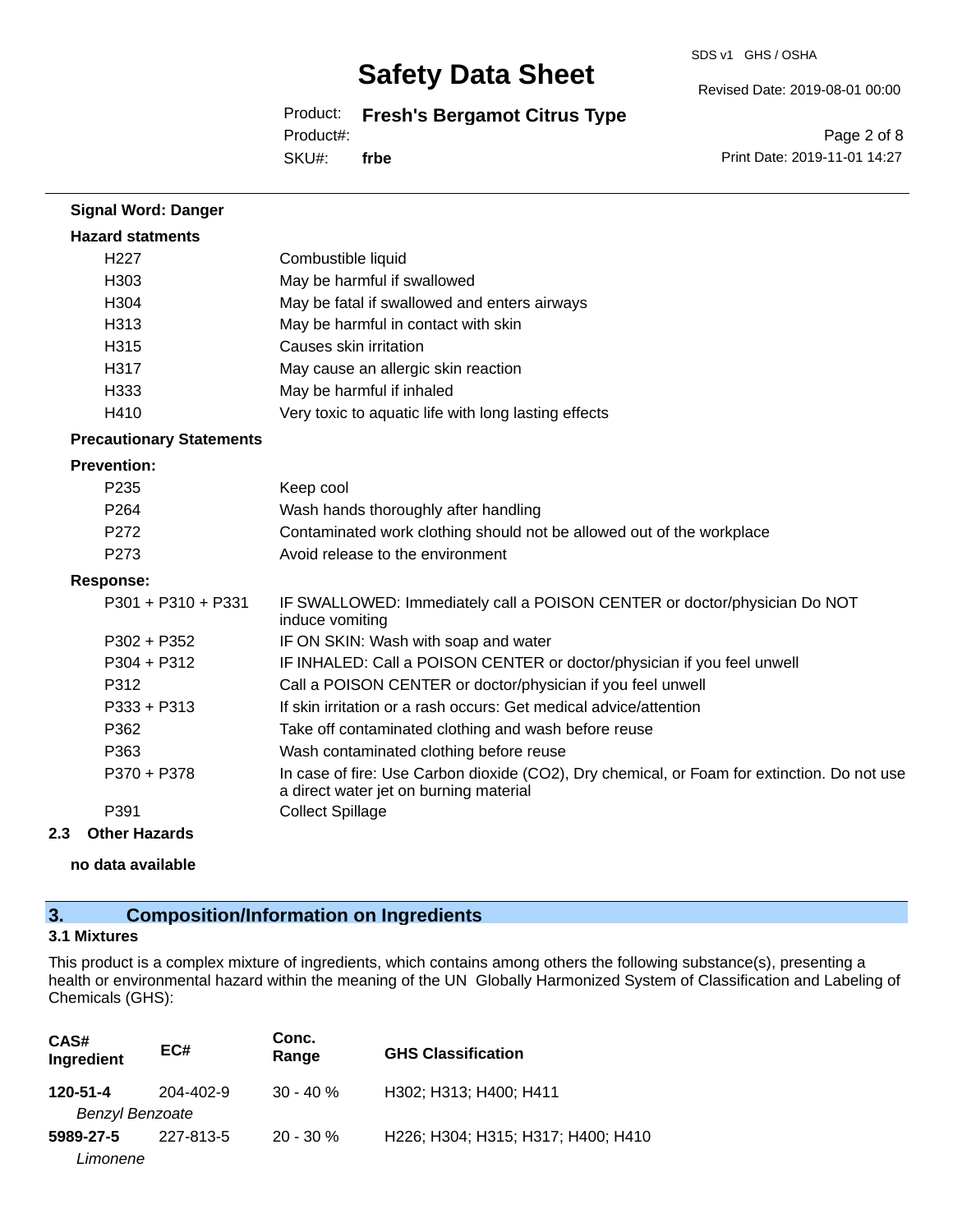SDS v1 GHS / OSHA

Revised Date: 2019-08-01 00:00

## Product: **Fresh's Bergamot Citrus Type**

Product#:

SKU#: **frbe**

Page 3 of 8 Print Date: 2019-11-01 14:27

| CAS#<br>Ingredient                        | EC#                                         | Conc.<br>Range | <b>GHS Classification</b>           |
|-------------------------------------------|---------------------------------------------|----------------|-------------------------------------|
| 101-86-0                                  | 202-983-3                                   | 10 - 20 %      | H303; H316; H317; H400; H411        |
|                                           | Hexyl cinnamaldehyde                        |                |                                     |
| 115-95-7                                  | 204-116-4                                   | $5 - 10%$      | H227; H315; H317; H320; H402        |
| <b>Linalyl Acetate</b>                    |                                             |                |                                     |
| 78-70-6                                   | 201-134-4                                   | $2 - 5%$       | H227; H303; H315; H317; H319; H402  |
| Linalool                                  |                                             |                |                                     |
| 1205-17-0                                 | 214-881-6                                   | $1 - 2%$       | H303; H317; H361; H401; H411        |
|                                           | a-Methyl-1,3-benzodioxole-5-propionaldehyde |                |                                     |
| 24851-98-7                                | 246-495-9                                   | $1 - 2%$       | H402                                |
|                                           | Methyldihydrojasmonate                      |                |                                     |
| 80-56-8                                   | 201-291-9                                   | $1 - 2%$       | H226; H302; H304; H315; H317; H400; |
| pinene                                    |                                             |                | H410                                |
| 99-85-4                                   | 202-794-6                                   | $1 - 2%$       | H226; H303; H304; H316              |
| gamma-Terpinene                           |                                             |                |                                     |
| $98 - 55 - 5$                             | 202-680-6                                   | $1 - 2%$       | H227; H303; H315; H319; H401        |
| <b>Terpineol</b>                          |                                             |                |                                     |
| $99 - 87 - 6$                             | 202-796-7                                   | $1 - 2%$       | H226; H303; H304; H316; H401; H411  |
| p-cymene                                  |                                             |                |                                     |
| 5392-40-5                                 | 226-394-6                                   | $0.1 - 1.0 %$  | H313; H315; H317; H319; H401        |
| Citral                                    |                                             |                |                                     |
| 140-67-0                                  | 205-427-8                                   | $0.1 - 1.0 %$  | H227; H302; H316; H317; H341; H351; |
| H402<br>benzen, 1-methoxy-4-(2-propenyl)- |                                             |                |                                     |
| $105 - 87 - 3$                            | 203-341-5                                   | $0.1 - 1.0 %$  | H315; H317; H401; H412              |
| Geranyl Acetate                           |                                             |                |                                     |

See Section 16 for full text of GHS classification codes

See Section 16 for full text of GHS classification codes which where not shown in section 2

Total Hydrocarbon Content (%  $w/w$ ) = 29.71

# **4.** First Aid Measures<br>**4.1** Description of first aid meas

| Inhalation:<br>Remove from exposure site to fresh air and keep at rest.<br>Obtain medical advice.<br>Flush immediately with water for at least 15 minutes.<br>Eye Exposure:<br>Contact physician if symptoms persist.<br>Remove contaminated clothes. Wash thoroughly with water (and soap).<br><b>Skin Exposure:</b><br>Contact physician if symptoms persist.<br>Ingestion:<br>Rinse mouth with water and obtain medical advice.<br>4.2 Most important symptoms and effects, both acute and delayed<br>no data available<br>Symptoms:<br>Risks:<br>Refer to Section 2.2 "Hazard Statements" | Description of first aid measures<br>4.1 |  |  |
|-----------------------------------------------------------------------------------------------------------------------------------------------------------------------------------------------------------------------------------------------------------------------------------------------------------------------------------------------------------------------------------------------------------------------------------------------------------------------------------------------------------------------------------------------------------------------------------------------|------------------------------------------|--|--|
|                                                                                                                                                                                                                                                                                                                                                                                                                                                                                                                                                                                               |                                          |  |  |
|                                                                                                                                                                                                                                                                                                                                                                                                                                                                                                                                                                                               |                                          |  |  |
|                                                                                                                                                                                                                                                                                                                                                                                                                                                                                                                                                                                               |                                          |  |  |
|                                                                                                                                                                                                                                                                                                                                                                                                                                                                                                                                                                                               |                                          |  |  |
|                                                                                                                                                                                                                                                                                                                                                                                                                                                                                                                                                                                               |                                          |  |  |
|                                                                                                                                                                                                                                                                                                                                                                                                                                                                                                                                                                                               |                                          |  |  |
|                                                                                                                                                                                                                                                                                                                                                                                                                                                                                                                                                                                               |                                          |  |  |

**4.3 Indication of any immediate medical attention and special treatment needed**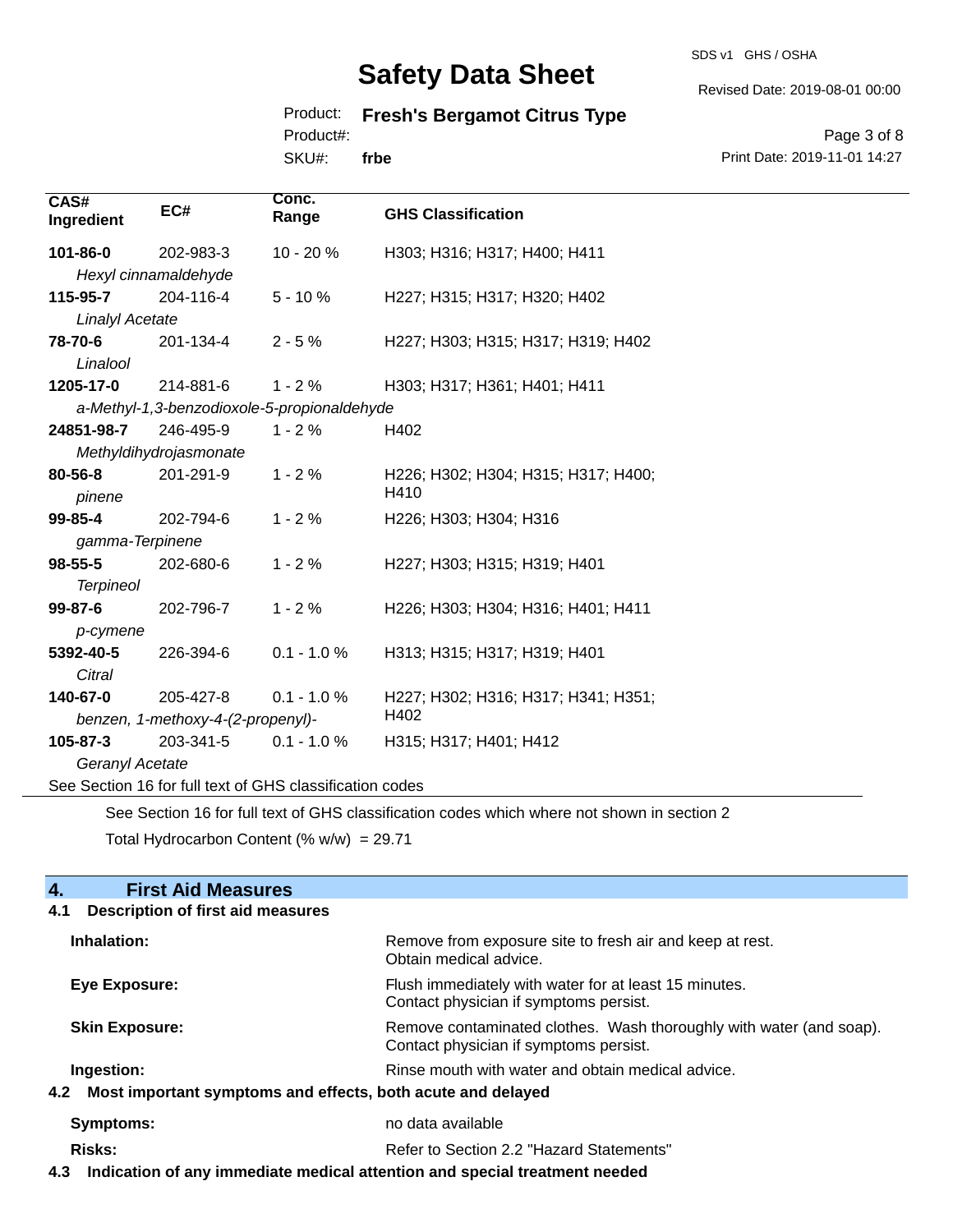SDS v1 GHS / OSHA

Revised Date: 2019-08-01 00:00

## Product: **Fresh's Bergamot Citrus Type**

Product#:

SKU#: **frbe**

Page 4 of 8 Print Date: 2019-11-01 14:27

|     | Treatment:                                                                                                                        | Refer to Section 2.2 "Response"                                                                                  |
|-----|-----------------------------------------------------------------------------------------------------------------------------------|------------------------------------------------------------------------------------------------------------------|
|     |                                                                                                                                   |                                                                                                                  |
| 5.  | <b>Fire-Fighting measures</b><br><b>Extinguishing media</b>                                                                       |                                                                                                                  |
| 5.1 |                                                                                                                                   |                                                                                                                  |
|     | Suitable:                                                                                                                         | Carbon dioxide (CO2), Dry chemical, Foam                                                                         |
|     | Unsuitable                                                                                                                        | Do not use a direct water jet on burning material                                                                |
|     | 5.2 Special hazards arising from the substance or mixture                                                                         |                                                                                                                  |
|     | <b>During fire fighting:</b>                                                                                                      | Water may be ineffective                                                                                         |
|     | 5.3 Advice for firefighters                                                                                                       |                                                                                                                  |
|     | <b>Further information:</b>                                                                                                       | Standard procedure for chemical fires                                                                            |
| 6.  | <b>Accidental Release Measures</b>                                                                                                |                                                                                                                  |
| 6.1 | Personal precautions, protective equipment and emergency procedures                                                               |                                                                                                                  |
|     | Avoid inhalation and contact with skin and eyes. A self-contained breathing apparatus is recommended in case of a<br>major spill. |                                                                                                                  |
| 6.2 | <b>Environmental precautions</b>                                                                                                  |                                                                                                                  |
|     | Keep away from drains, soil, and surface and groundwater.                                                                         |                                                                                                                  |
| 6.3 | Methods and materials for containment and cleaning up                                                                             |                                                                                                                  |
|     |                                                                                                                                   | Clean up spillage promptly. Remove ignition sources. Provide adequate ventilation. Avoid excessive inhalation of |

vapors. Gross spillages should be contained by use of sand or inert powder and disposed of according to the local regulations.

#### **6.4 Reference to other sections**

Not Applicable

## **7. Handling and Storage**

#### **7.1 Precautions for safe handling**

Apply according to good manufacturing and industrial hygiene practices with proper ventilation. Do not drink, eat or smoke while handling. Respect good personal hygiene.

#### **7.2 Conditions for safe storage, including any incompatibilities**

Store in a cool, dry and ventilated area away from heat sources and protected from light in tightly closed original container. Avoid uncoated metal container. Keep air contact to a minimum.

## **7.3 Specific end uses**

No information available

#### **8. Exposure Controls/Personal Protection**

#### **8.1 Control parameters**

**Exposure Limits: Component** ACGIH

**80-56-8** *pinene* 20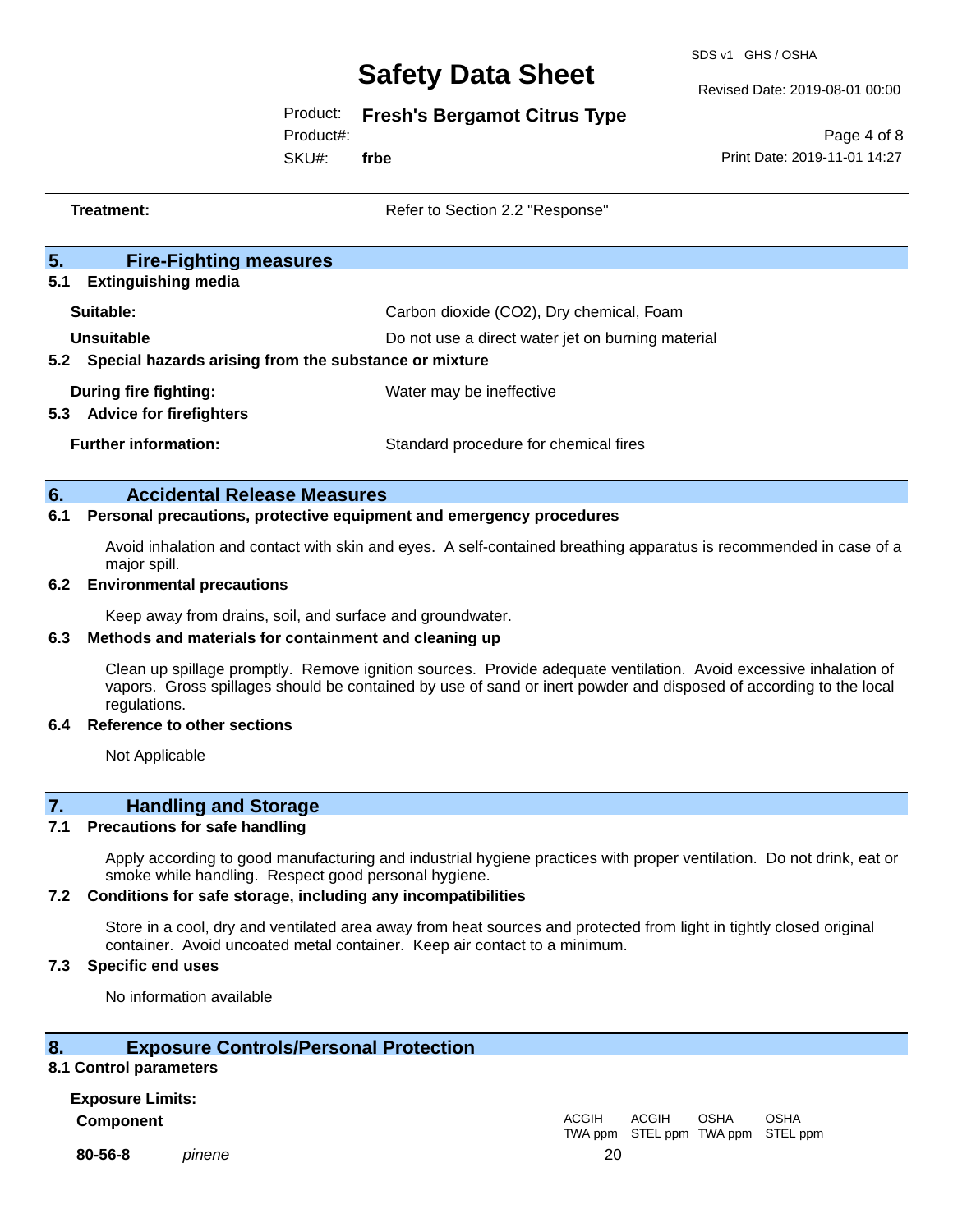SDS v1 GHS / OSHA

Revised Date: 2019-08-01 00:00

Product: **Fresh's Bergamot Citrus Type** SKU#: Product#: **frbe**

Page 5 of 8 Print Date: 2019-11-01 14:27

| <b>Engineering Controls:</b><br>Use local exhaust as needed.<br>8.2 Exposure controls - Personal protective equipment |                                                                                                                                          |  |
|-----------------------------------------------------------------------------------------------------------------------|------------------------------------------------------------------------------------------------------------------------------------------|--|
| Eye protection:                                                                                                       | Tightly sealed goggles, face shield, or safety glasses with brow guards and side shields, etc.<br>as may be appropriate for the exposure |  |
| <b>Respiratory protection:</b>                                                                                        | Avoid excessive inhalation of concentrated vapors. Apply local ventilation where appropriate.                                            |  |
| <b>Skin protection:</b>                                                                                               | Avoid Skin contact. Use chemically resistant gloves as needed.                                                                           |  |

## **9. Physical and Chemical Properties**

#### **9.1 Information on basic physical and chemical properties**

| Appearance:                  | Liquid                          |
|------------------------------|---------------------------------|
| Odor:                        | Conforms to Standard            |
| Color:                       | Colorless to Yellow Tint (G0-1) |
| <b>Viscosity:</b>            | Liquid                          |
| <b>Freezing Point:</b>       | Not determined                  |
| <b>Boiling Point:</b>        | Not determined                  |
| <b>Melting Point:</b>        | Not determined                  |
| <b>Flashpoint (CCCFP):</b>   | 146 F (63.33 C)                 |
| <b>Auto flammability:</b>    | Not determined                  |
| <b>Explosive Properties:</b> | None Expected                   |
| <b>Oxidizing properties:</b> | None Expected                   |
| Vapor Pressure (mmHg@20 C):  | 0.3311                          |
| %VOC:                        | 0.33                            |
| Specific Gravity @ 25 C:     | 0.9610                          |
| Density @ 25 C:              | 0.9580                          |
| Refractive Index @ 20 C:     | 1.5110                          |
| Soluble in:                  | Oil                             |

## **10. Stability and Reactivity**

| 10.1 Reactivity                         | None                                               |
|-----------------------------------------|----------------------------------------------------|
| <b>10.2 Chemical stability</b>          | Stable                                             |
| 10.3 Possibility of hazardous reactions | None known                                         |
| <b>10.4 Conditions to avoid</b>         | None known                                         |
| 10.5 Incompatible materials             | Strong oxidizing agents, strong acids, and alkalis |
| 10.6 Hazardous decomposition products   | None known                                         |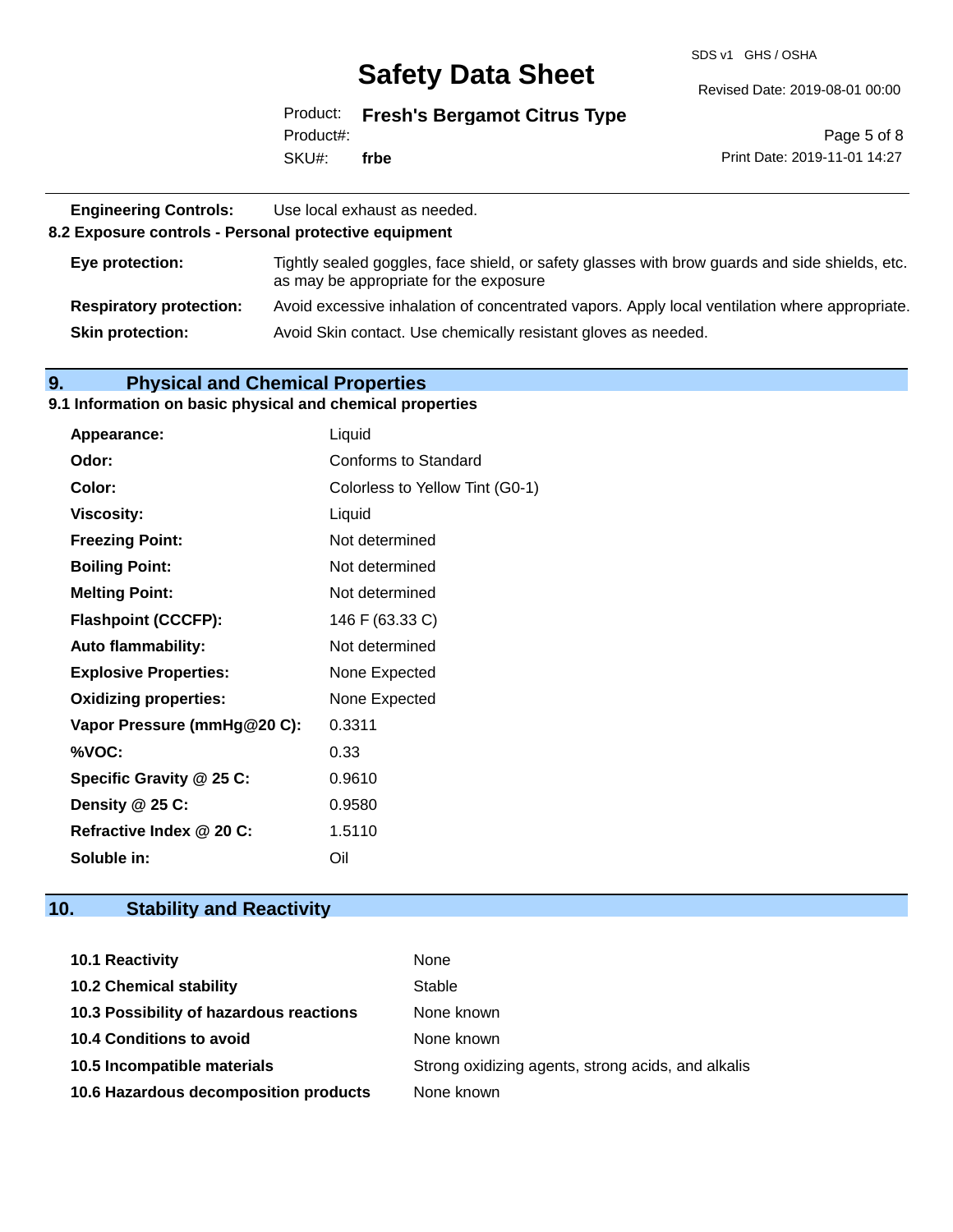SDS v1 GHS / OSHA

Revised Date: 2019-08-01 00:00

Product: **Fresh's Bergamot Citrus Type** SKU#: Product#: **frbe**

Page 6 of 8 Print Date: 2019-11-01 14:27

## **11. Toxicological Information**

#### **11.1 Toxicological Effects**

Acute Toxicity Estimates (ATEs) based on the individual Ingredient Toxicity Data utilizing the "Additivity Formula"

| Acute toxicity - Oral - (Rat) mg/kg                | (LD50: 2583.4659) May be harmful if swallowed            |
|----------------------------------------------------|----------------------------------------------------------|
| Acute toxicity - Dermal - (Rabbit) mg/kg           | (LD50: 3173.1543) May be harmful in contact with skin    |
| Acute toxicity - Inhalation - (Rat) mg/L/4hr       | (LD50: 33.1124) May be harmful if inhaled                |
| <b>Skin corrosion / irritation</b>                 | May be harmful if inhaled                                |
| Serious eye damage / irritation                    | Not classified - the classification criteria are not met |
| <b>Respiratory sensitization</b>                   | Not classified - the classification criteria are not met |
| <b>Skin sensitization</b>                          | May cause an allergic skin reaction                      |
| <b>Germ cell mutagenicity</b>                      | Not classified - the classification criteria are not met |
| Carcinogenicity                                    | Not classified - the classification criteria are not met |
| <b>Reproductive toxicity</b>                       | Not classified - the classification criteria are not met |
| Specific target organ toxicity - single exposure   | Not classified - the classification criteria are not met |
| Specific target organ toxicity - repeated exposure | Not classified - the classification criteria are not met |
| <b>Aspiration hazard</b>                           | May be fatal if swallowed and enters airways             |

## **12. Ecological Information**

| 12.1 Toxicity                                            |  |  |  |
|----------------------------------------------------------|--|--|--|
| Not classified - the classification criteria are not met |  |  |  |
| Very toxic to aquatic life with long lasting effects     |  |  |  |
| no data available                                        |  |  |  |
| no data available                                        |  |  |  |
|                                                          |  |  |  |
| no data available                                        |  |  |  |
| no data available                                        |  |  |  |
| no data available                                        |  |  |  |
| no data available                                        |  |  |  |
|                                                          |  |  |  |

#### **13. Disposal Conditions**

#### **13.1 Waste treatment methods**

Do not allow product to reach sewage systems. Dispose of in accordance with all local and national regulations. Send to a licensed waste management company.The product should not be allowed to enter drains, water courses or the soil. Do not contaminate ponds, waterways or ditches with chemical or used container.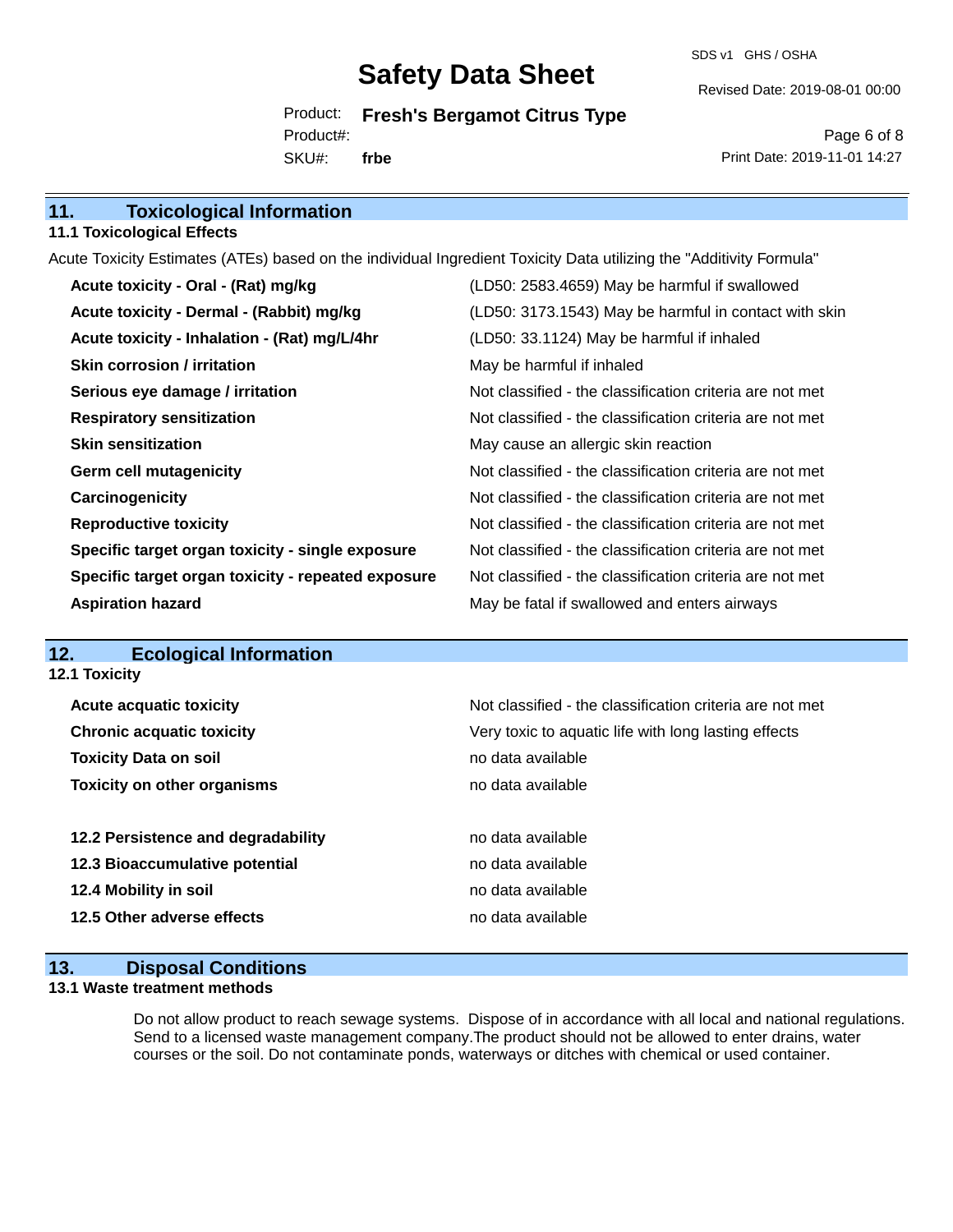SDS v1 GHS / OSHA

Revised Date: 2019-08-01 00:00

Product: **Fresh's Bergamot Citrus Type**

Product#:

SKU#: **frbe**

Page 7 of 8 Print Date: 2019-11-01 14:27

# **14. Transport Information**

| <b>Marine Pollutant</b>                                       | Yes. Ingredient of greatest environmental impact:<br>5989-27-5 : (20 - 30 %) : Limonene |              |                                     |                 |               |
|---------------------------------------------------------------|-----------------------------------------------------------------------------------------|--------------|-------------------------------------|-----------------|---------------|
| <b>Regulator</b>                                              |                                                                                         | <b>Class</b> | <b>Pack Group</b>                   | <b>Sub Risk</b> | UN-nr.        |
| U.S. DOT (Non-Bulk)                                           |                                                                                         |              | Not Regulated - Not Dangerous Goods |                 |               |
| Chemicals NOI                                                 |                                                                                         |              |                                     |                 |               |
| <b>ADR/RID (International Road/Rail)</b>                      |                                                                                         |              |                                     |                 |               |
| <b>Environmentally Hazardous</b><br>Substance, Liquid, n.o.s. |                                                                                         | 9            | Ш                                   |                 | <b>UN3082</b> |
| <b>IATA (Air Cargo)</b>                                       |                                                                                         |              |                                     |                 |               |
| <b>Environmentally Hazardous</b><br>Substance, Liquid, n.o.s. |                                                                                         | 9            | Ш                                   |                 | <b>UN3082</b> |
| IMDG (Sea)                                                    |                                                                                         |              |                                     |                 |               |
| <b>Environmentally Hazardous</b><br>Substance, Liquid, n.o.s. |                                                                                         | 9            | Ш                                   |                 | <b>UN3082</b> |

| 15.                                       | <b>Regulatory Information</b>     |                         |                                                              |  |
|-------------------------------------------|-----------------------------------|-------------------------|--------------------------------------------------------------|--|
| <b>U.S. Federal Regulations</b>           |                                   |                         |                                                              |  |
| <b>TSCA (Toxic Substance Control Act)</b> |                                   |                         | All components of the substance/mixture are listed or exempt |  |
| 40 CFR(EPCRA, SARA, CERCLA and CAA)       |                                   |                         | This product contains NO components of concern.              |  |
| <b>U.S. State Regulations</b>             |                                   |                         |                                                              |  |
| <b>California Proposition 65 Warning</b>  |                                   |                         | This product contains the following components:              |  |
| 140-67-0                                  |                                   | $205-427-8$ 0.1 - 1.0 % | Estragole (Methyl chavicol) (Natural Source)                 |  |
|                                           | 123-35-3(NF 204-622-5 0.1 - 1.0 % |                         | beta-Myrcene (Natural Source)                                |  |
| <b>Canadian Regulations</b>               |                                   |                         |                                                              |  |
| <b>DSL</b>                                |                                   |                         | 100.00% of the components are listed or exempt.              |  |
|                                           |                                   |                         |                                                              |  |

## **16. Other Information**

## **GHS H-Statements referred to under section 3 and not listed in section 2**

| H302 : Harmful if swallowed                              |
|----------------------------------------------------------|
| H317 : May cause an allergic skin reaction               |
| H320 : Causes eye irritation                             |
| H351: Suspected of causing cancer                        |
| H400 : Very Toxic to aquatic life                        |
| H402 : Harmful to aquatic life                           |
| H412 : Harmful to aquatic life with long lasting effects |
|                                                          |
| (TFV) Risk                                               |
| (130.47) Aquatic Chronic Toxicity, Category 3            |
| (13.04) Aquatic Chronic Toxicity, Category 2             |
|                                                          |